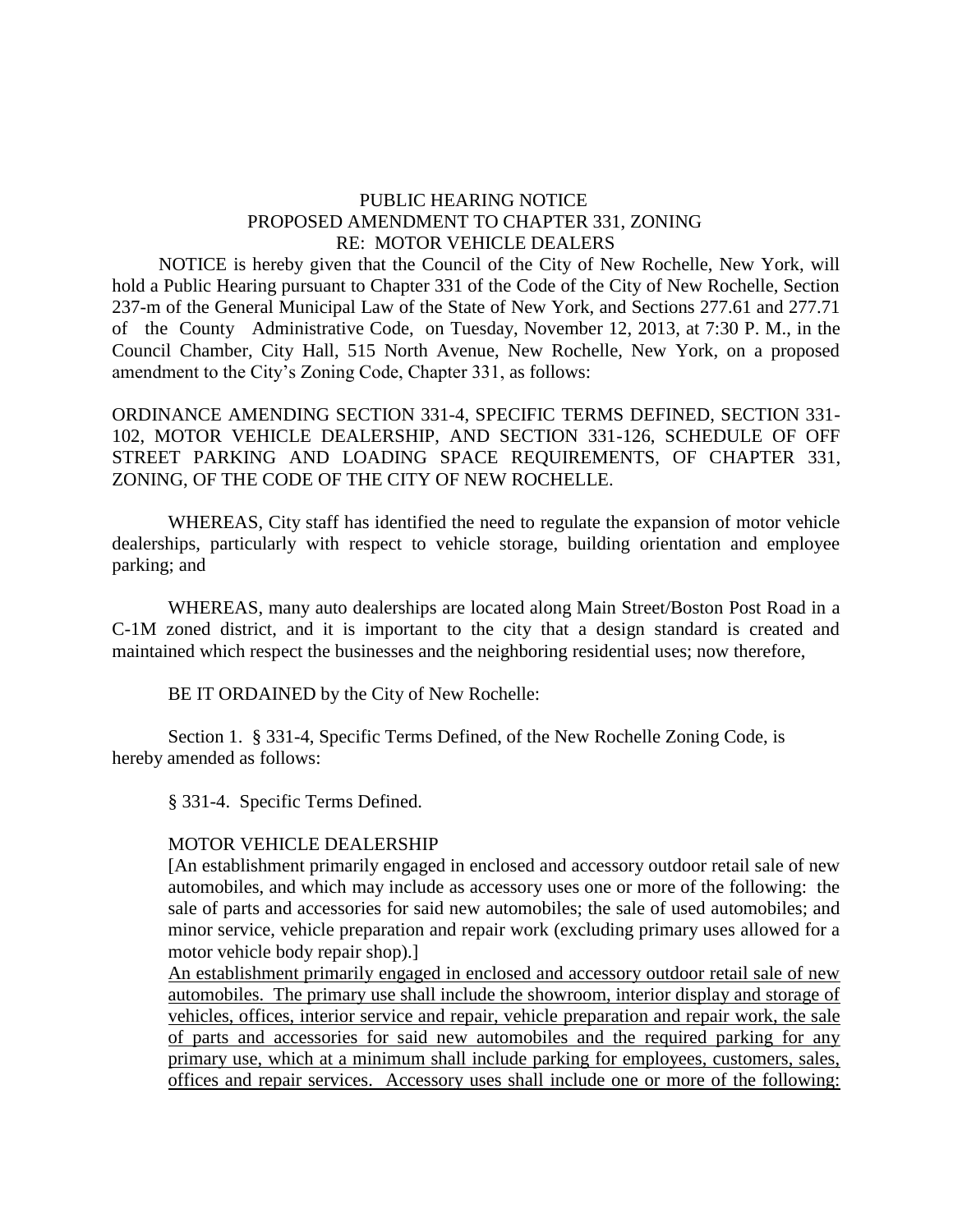the sale of used automobiles, the exterior storage of vehicles, and the required parking for any accessory use (excluding primary uses allowed for a motor vehicle body repair shop).

Section 2. § 331-102, Motor Vehicle Dealership, of the New Rochelle Zoning Code, is

hereby amended as follows:

§ 331-102. Motor Vehicle Dealership.

The Planning Board shall approve a special permit for a motor vehicle dealership, provided the following conditions are met:

- A. The minimum lot frontage along a public street shall be 150 feet with a lot depth of
- no less than 100 feet, and the minimum lot area shall be ½ acre.
- B. Landscaping, screening and buffer areas shall be provided in accordance with the

more stringent of the two following sections; §331-119.1B and 331-130 of this chapter.

- C. Parking shall be provided in accordance with Article XIV of this chapter.
- D. All exterior lighting shall be designed and oriented so as to minimize the visual

impact upon adjacent and nearby residential properties. A photometric plan shall be submitted for review by the Building Official.

- E. The hours of operation shall be limited to 6:00 AM to 9:00 PM.
- F. No exterior public address system shall be permitted.

G. No exterior display of banners, pennants, ribbons, or other similar temporary advertising materials shall be permitted in any outdoor sales area.

H. Employee parking provided on site as required by Article XIV of this Chapter shall be designated by signage indicating "this space reserved for employees." Parking areas designated for employees shall not be used for vehicle storage, repair or finishing work, display, or customer parking.

I. The required customer parking shall be designated by signage indicating "this space is reserved for customers." Parking areas designated for employees shall not be used for vehicle storage, repair or finishing work, display or employee parking.

J. For new construction, all vehicle storage and required parking shall be located in the rear of the building as permitted by this Code.